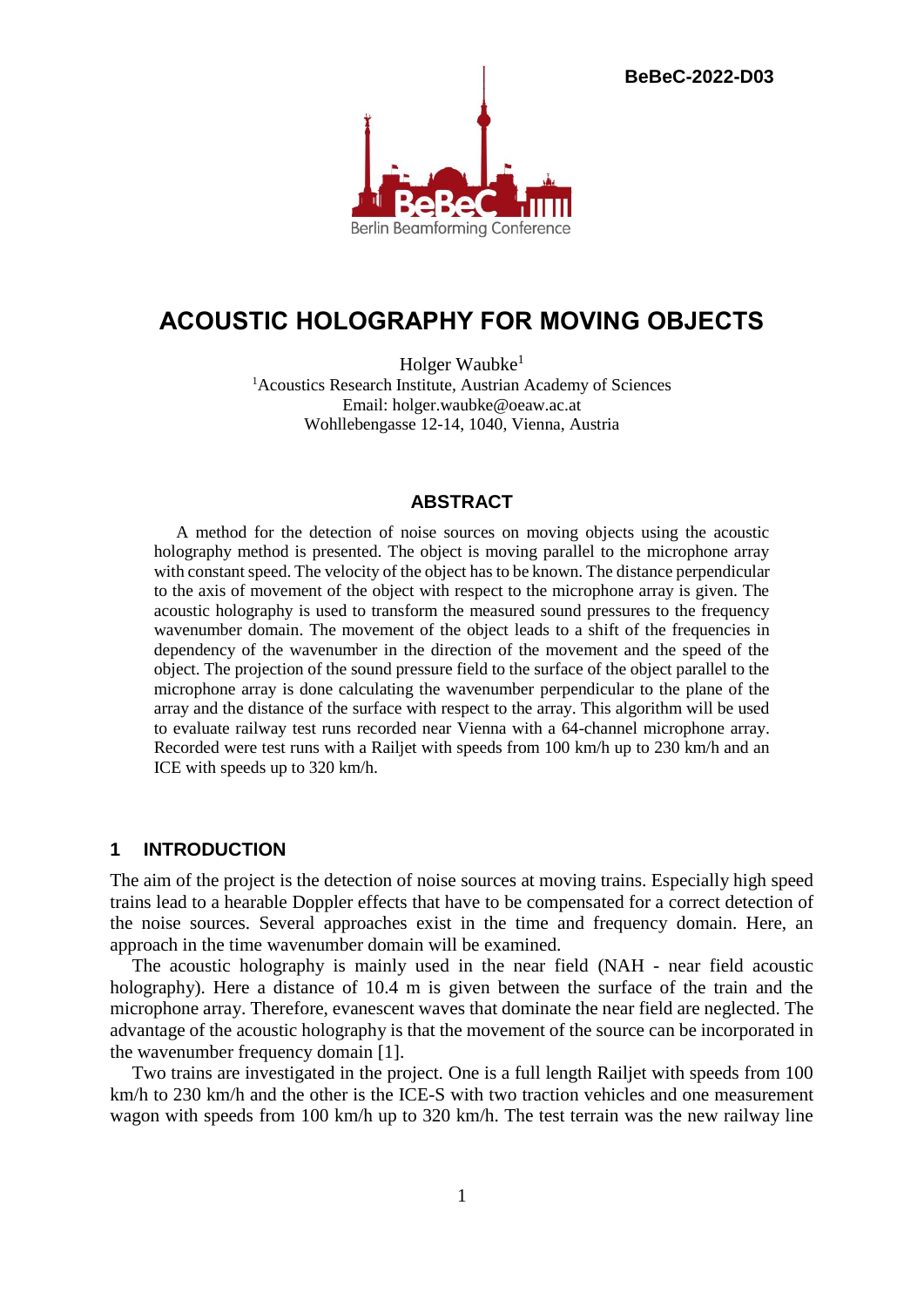from St. Pölten to Vienna at Tullnerfeld. In the majority of the tests, trains drove from Vienna to St. Pölten using the opposite track 9 in the greater distance from the microphone array.

## **2 ACOUSTIC HOLOGRAPHY**

The acoustic holography is based on the Fourier integral transformation. However, in reality a numerical approach e.g. the discrete Fourier transformation is used, because the extension of the array is limited and a sampling about the microphone positions is needed.

The theoretical approach is given by

$$
\hat{p}(k_x, y, k_z, \omega) = \int_{-\infty}^{\infty} \int_{-\infty}^{\infty} \int_{-\infty}^{\infty} p(x, y, z, t) e^{-j(k_x x + k_z z + \omega t)} dx dz dt.
$$
\n(1)

The wavenumbers  $k_x$ ,  $k_y$  and  $k_z$  belong to the orthogonal coordinates x, y, z and the angular frequency  $\omega$  is related to the time *t*. The wavenumber *k* is split up to the components  $k_x$ ,  $k_y$  and  $k_z$ . Due to the Helmholtz equation, the wavenumber is also coupled to the angular frequency  $\omega$ and the wavespeed *c*:

$$
k^{2} = k_{x}^{2} + k_{y}^{2} + k_{z}^{2} = \frac{\omega^{2}}{c^{2}}.
$$
 (2)

A reordering of the equation allows determining the unknown wavenumber *ky*:

$$
k_{y} = \pm \sqrt{\frac{\omega^{2}}{c^{2}} - k_{x}^{2} - k_{z}^{2}}.
$$
 (3)

The sign can be determined from the direction from which the wave propagate to the microphone array. If the waves propagate from the positive half-space to the negative halfspace and  $\omega$  is larger than zero the positive sign has to be used. The knowledge of the wavenumber *k<sup>y</sup>* can be sued to project the sound field from the known distribution at the plane of the microphone array ( $y = 0$ ) into the depth:

$$
\hat{p}(k_x, y, k_z, \omega) = \hat{p}(k_x, y = 0, k_z, \omega) e^{+jk_y y}.
$$
\n(4)

From the pressure distribution, it is possible to derive the velocity distribution:  
\n
$$
\hat{u}_x(k_x, y, k_z, \omega) = \frac{j k_x}{\rho \omega^2} \hat{p}(k_x, y, k_z, \omega)
$$
\n
$$
\hat{u}_y(k_x, y, k_z, \omega) = \frac{j \sqrt{\omega^2/c^2 - (k_x^2 + k_z^2)}}{\rho \omega^2} \hat{p}(k_x, y, k_z, \omega).
$$
\n(5)  
\n
$$
\hat{u}_z(k_x, y, k_z, \omega) = \frac{j k_z}{\rho \omega^2} \hat{p}(k_x, y, k_z, \omega)
$$

The knowledge of the pressure and velocity allows to derive the sound intensity.

The last step is the inverse Fourier integral transformation of the desired quantities *f*. In normal cases, the spectrum is wanted. Therefore, the inverse transformation with respect to time is not needed: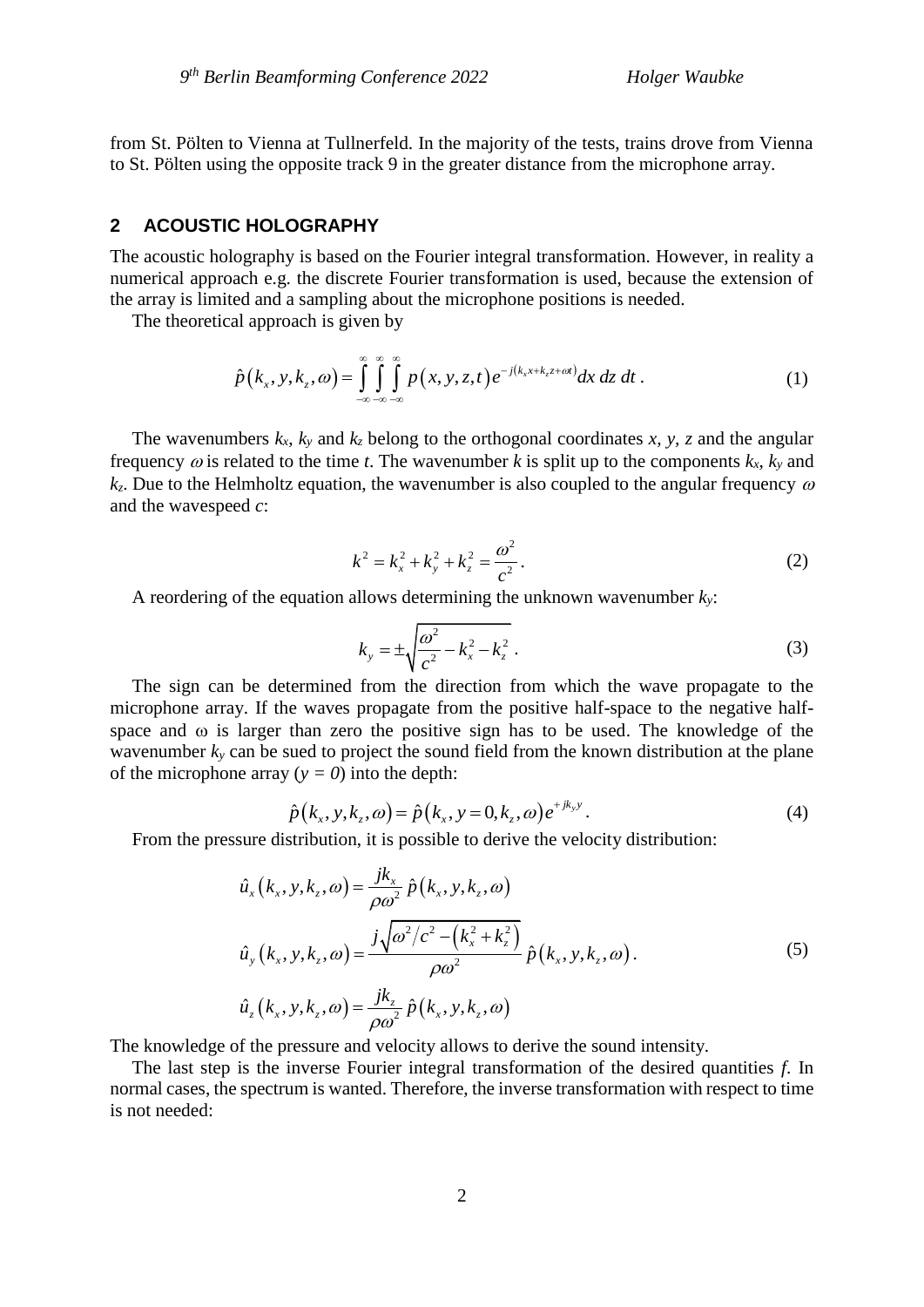$$
\widehat{f}(x, y, z, \omega) = \frac{1}{4\pi^2} \int_{-\infty}^{\infty} \int_{-\infty}^{\infty} \widehat{f}(k_x, y, k_z, \omega) e^{j(k_x x + k_z z)} dz dx.
$$
\n(6)

### **3 MOVING SOURCE**

The acoustic holography can be extended to a moving source that is moving in direction *x* with velocity *v*. The movement of the point source is given by a delta Dirac distribution  $\delta$ . The angular frequency of the moving source is  $\Omega$  and the complex amplitude is  $A$ :

$$
f(x,t) = A \delta(x-vt) e^{i\Omega t}.
$$
 (7)

The Fourier transformation in time and space gives:

$$
\tilde{f}(k_x, \omega) = \int_{-\infty}^{\infty} \int_{-\infty}^{\infty} f(x,t) e^{-j(k_x x + \omega t)} dx dt
$$
\n
$$
\tilde{f}(k_x, \omega) = A \int_{-\infty}^{\infty} \int_{-\infty}^{\infty} \delta(x - vt) e^{-jk_x x} dx e^{-j(\omega - \Omega)t} dt
$$
\n
$$
\tilde{f}(k_x, \omega) = A \int_{-\infty}^{\infty} e^{-jk_x vt} e^{-j(\omega - \Omega)t} dt
$$
\n
$$
\tilde{f}(k_x, \omega) = A \int_{-\infty}^{\infty} e^{-j(\omega - \Omega + k_x v)t} dt
$$
\n
$$
\tilde{f}(k_x, \omega) = A \int_{-\infty}^{\infty} e^{-j\tau t} dt, \quad \zeta = \omega - \Omega + k_x v
$$
\n
$$
\tilde{f}(k_x, \omega) = 2\pi A \delta(\zeta) = 2\pi A \delta(\omega - \Omega + k_x v)
$$
\n(8)

The movement of the source leads to a shift in the wavenumber frequency domain.

$$
\omega = \Omega - k_x v \,. \tag{9}
$$

This linear transformation can be inverted. For the source localisation, the frequencies  $\omega$  in the fixed system are measured and have to be converted to the moving system  $\Omega$ :

$$
\Omega = \omega + k_x v \,. \tag{10}
$$

This conversion has to be applied before the inverse Fourier integral transformation with respect to the coordinate *x* is processed.

# **4 APPROXIMATIONS OF THE FOURIER INTEGRAL TRANSFORMATIONS**

The Fourier integral transformation has to be approximated in three coordinates: *t, x, z*. The used microphone array has a spacing of 0.1 m in both directions. 64 microphones lead to a grid of 8 x 8 microphones. Therefore, the total length is 0.7 m. A linear interpolation in the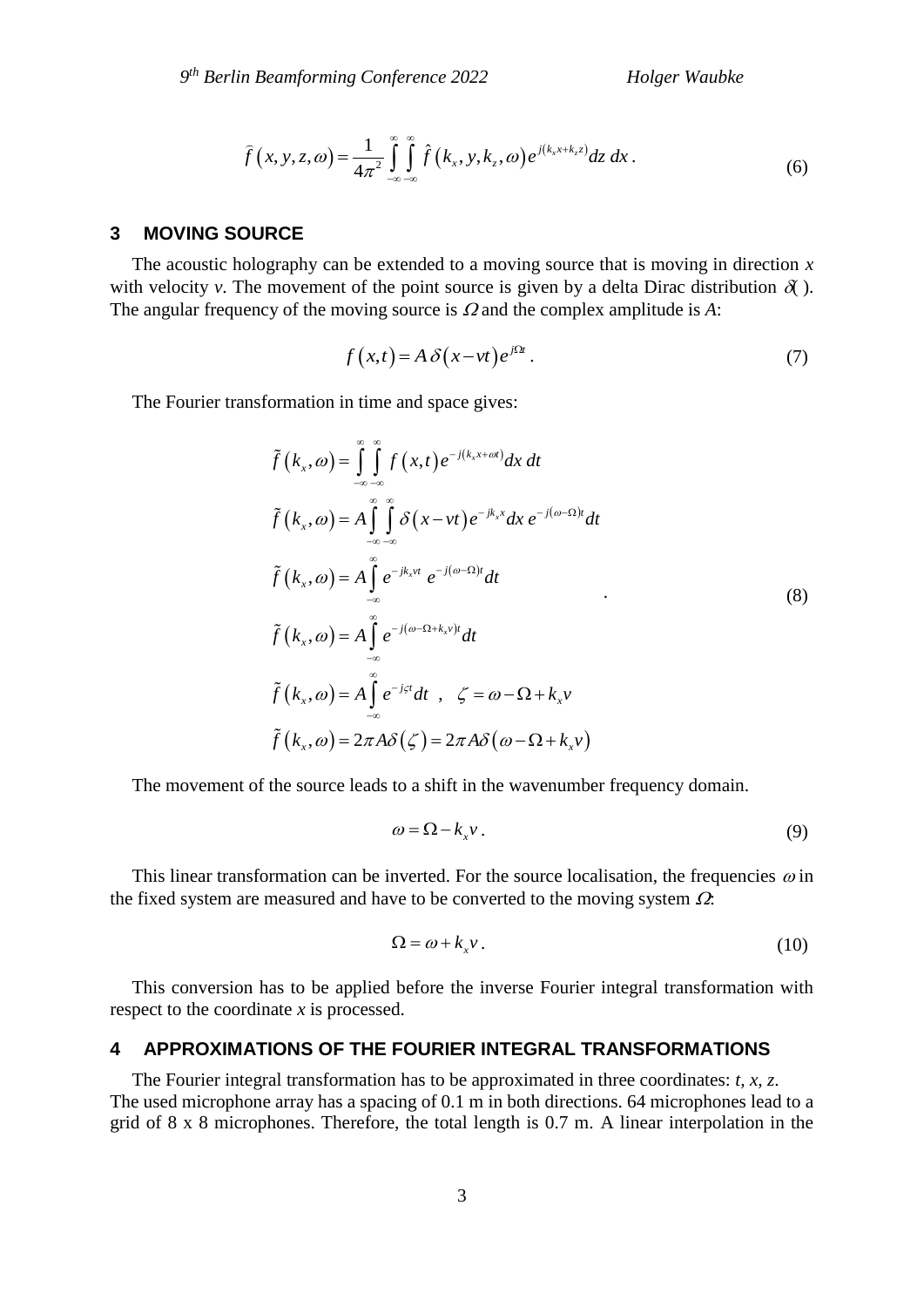wavenumber domain is used to virtually enlarge the size of the microphone array. The interpolation of the array is done by a factor of 10. The virtual size is in this way extended from -3.5 to 3.5 m in both directions *x* and *z*.

An alternative approach is the usage of the Filon method. In this approach, the modulation caused by the Fourier kernel is handled analytically and only the amplitudes are interpolated linear. This approach becomes instable for low modulations. In this region, a Simpson integration has to be used. The Filon method allows for arbitrary wavenumbers. Therefore, no interpolation in the spectrum is needed, just the grid is 10 times denser than in the discrete Fourier approach.

The transformation with respect to time is always the first step. A window length is chosen that allows the moving source to propagate from -4 to 4 m. A Hanning window is used to reduce leakage. In the time domain, the discrete Fourier transformation is always applied. The windows overlap by a factor of 4.

## **5 MEASUREMENTS AT TULLNERFELD**

During the opening phase of the new railway from Vienna to St. Pölten measurements with a Railjet and ICE-S were processed. The speed range was from 100 km/h up to 230 km/h for the Railjet and up to 320 km/h for the ICE-S. Figure 1 shows the ground plan and Figure 2 the cross section of the measurement location. Most traffic was on the track 9 (Gleis 9) from right to left direction. The coordinate system is *x*-direction from right to left, *z*-direction to the ground and *y*-direction from the microphone array to the tracks.

The tests of the new procedure are taken from a pass-by of the ICE-S with 98 km/h on track 9 in the positive x-direction.

The microphone array consist of 8x8 Microphones numbered in the positive x-direction and the positive z-direction.



Fig. 1. Ground plan of the microphone array at Tullnerfeld.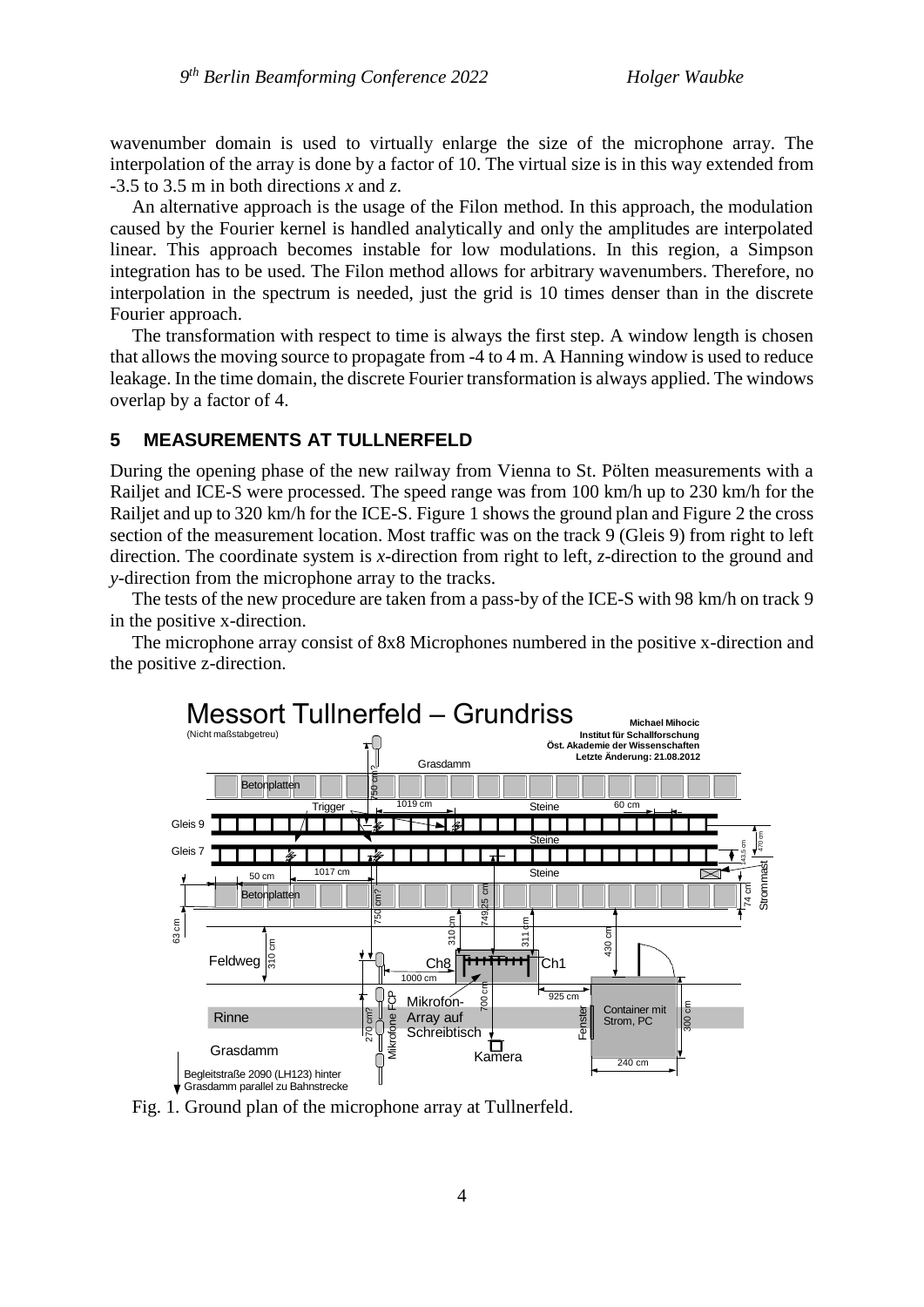

Fig. 2. Cross section of the microphone array at Tullnerfeld.

## **6 EVALUATION WITH THE ACOUSTIC HOLOGRAPHY**

For the test of the procedure, one recording is selected with an ICE-S moving with 98 km/h.

Two methods are tested the first approach is based on the Fast Fourier Transformation (FFTPACK) and the second is based on the Filon method. Presented are in the Figures 3-10 the magnitudes in dB for a band pass filter from 500 Hz to 2000 Hz.

#### **6.1 Results from the calculation using FFTPACK**

The first approach was the application of FFT as an approximation of the Fourier integral transformation for the axes *x* and *z*. The calculation of the total sound file lasts one hour.

It becomes visible from Figure 3-6 that the main source is the rail wheel contact (*z=+1.2 m*). Also at higher values of z large amplitudes occur. This is the effect of the ground reflections. To take ground reflections into account a change from the acoustic holography method to the inverse 2.5D boundary element method is needed [2,3,4]. Additionally, a wraparound effect at a very low interpolated wavenumber becomes visible.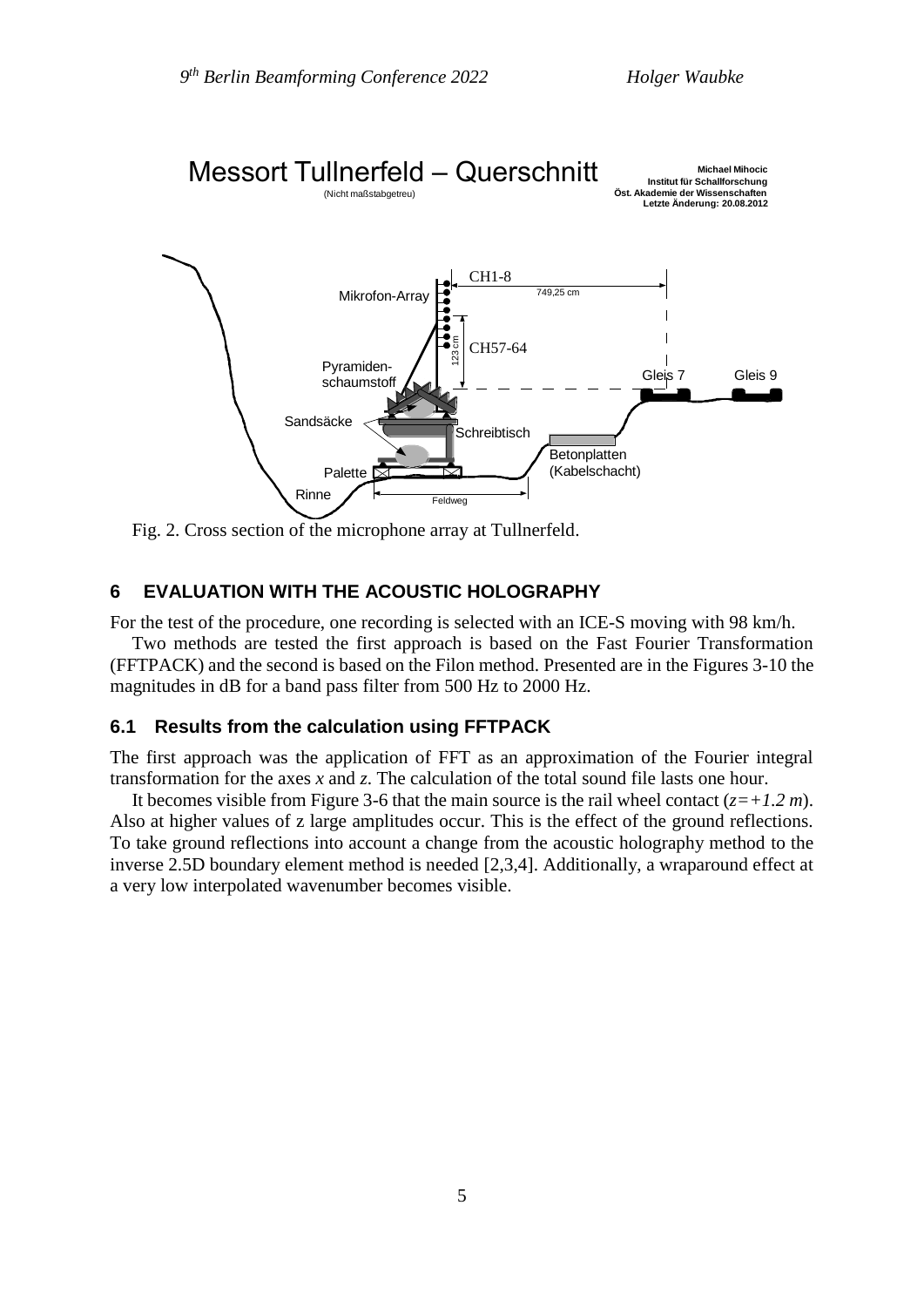

Fig. 3. Results of the holographic approach based on FFTPACK for the frame 140.



Fig. 4. Results of the holographic approach based on FFTPACK for the frame 150.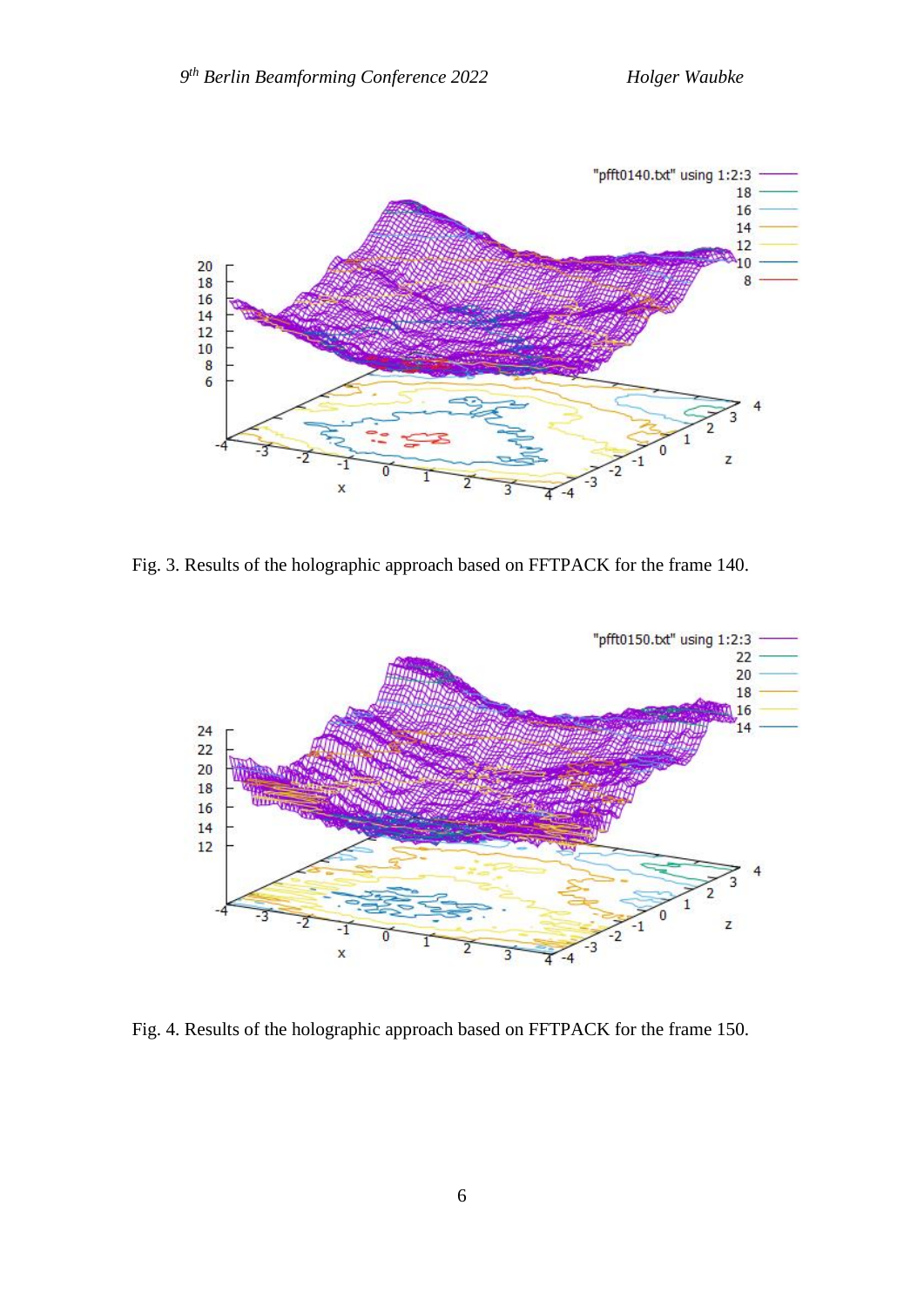

Fig. 5. Results of the holographic approach based on FFTPACK for the frame 160.



Fig. 6. Results of the holographic approach based on FFTPACK for the frame 170.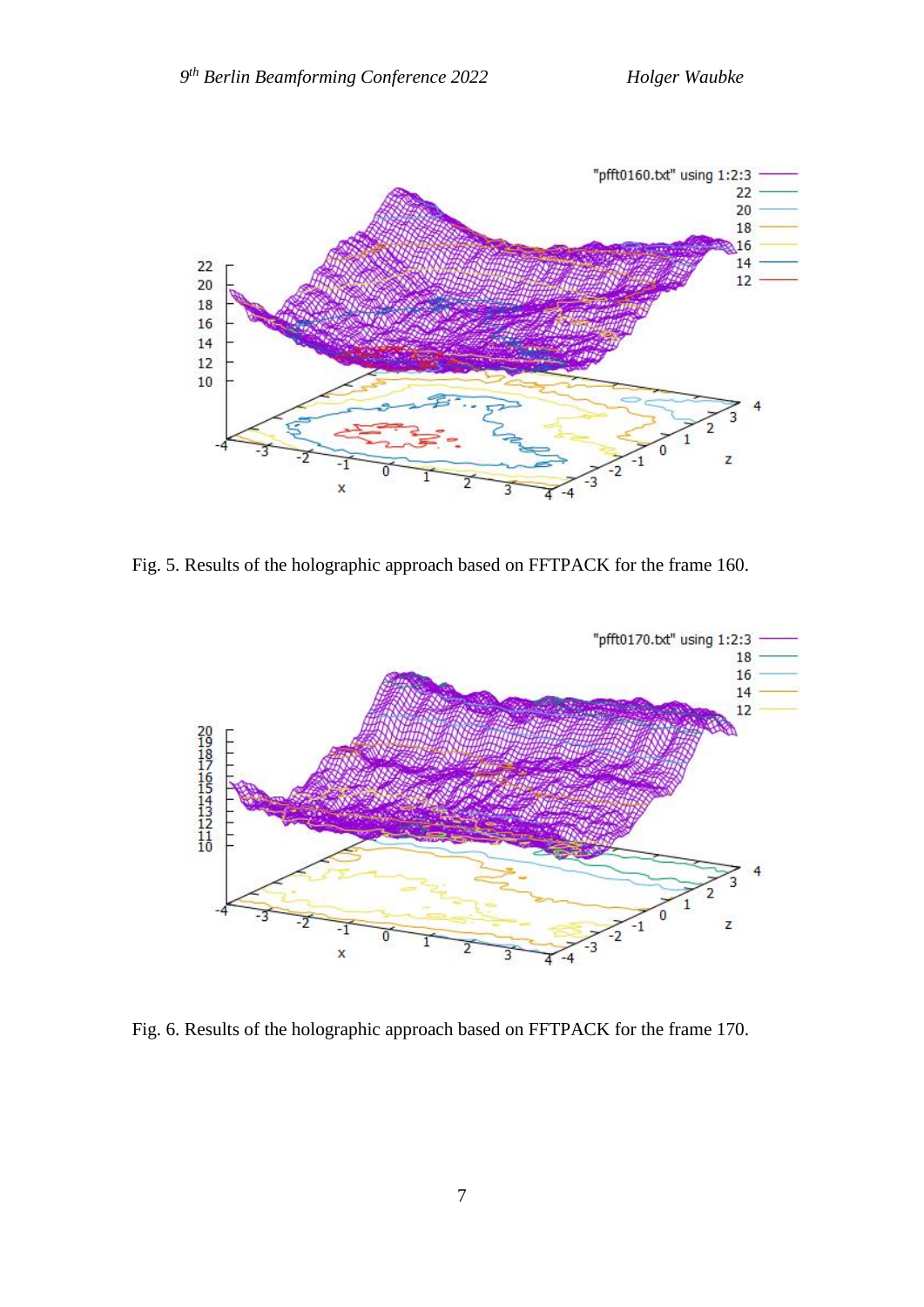#### **6.2 Results from a calculation based on the Filon method**

The second approach was the usage of the Filon method as an approximation of the Fourier integral transformation for the axes *x* and *z*. The acoustic holography based on the Filon method needs two days of calculation time.

The results from the Filon method are difficult to interpret. The jumps near  $x = 0$  are probably caused by the Filon method that leads to numerical problems around  $x = 0$  and  $k_x = 0$ . The switching to the Simpson method for values less than *0.1* might be to late.



Fig. 7. Results of the holographic approach based on Filon Method for the frame 140.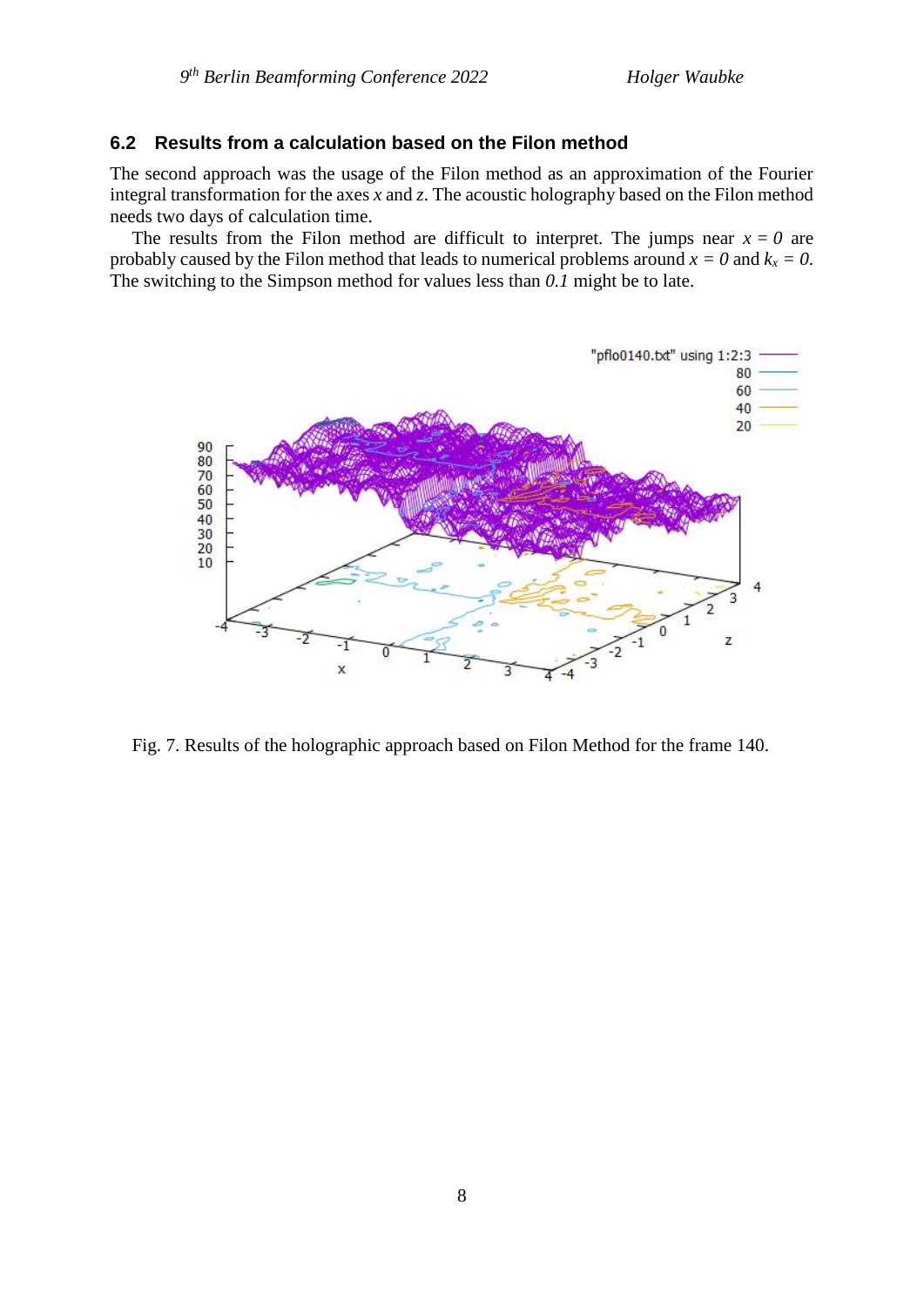

Fig. 8. Results of the holographic approach based on Filon Method for the frame 150.



Fig. 9. Results of the holographic approach based on Filon Method for the frame 160.